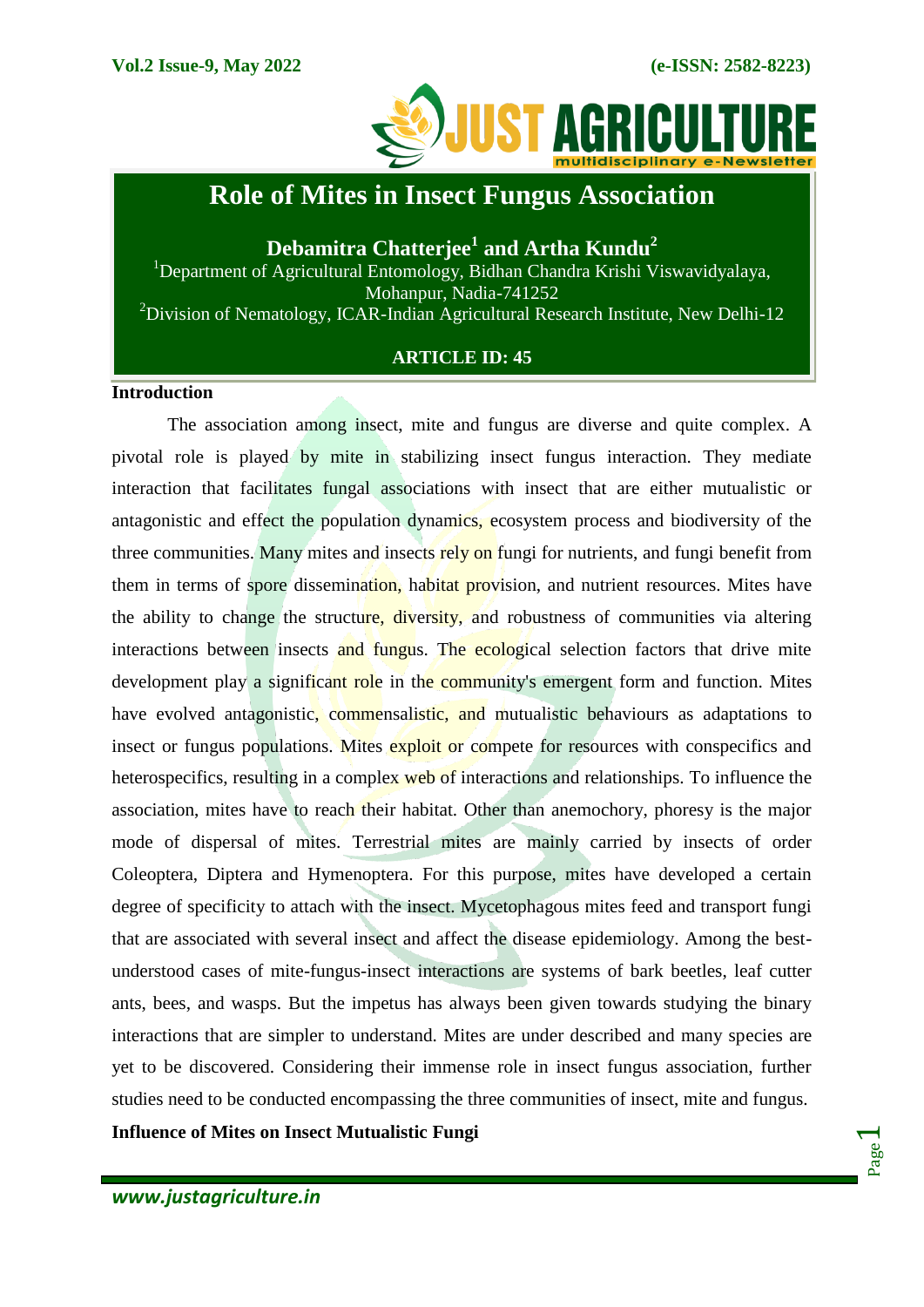

Mites can help insect-mutualistic fungi by promoting fungal transmission, reproduction, and survival while diminishing antagonistic fungi through feeding or reduced transmission, or by increasing bacteria that kill insect pathogenic fungus. Mites, on the other hand, can have a detrimental impact on insect-mutualistic fungi or interrupt insect-fungus interactions through exploitative competition, predation, or the fostering of hostile fungi. These mechanisms have an impact on the communities' ecological and evolutionary patterns. Mites, for example, might proliferate fungal species that are poor mutualists of their insect hosts, causing bug's fungal connection to alteration or destabilization.

### **Mite Dispersal and Evolution of Sporotheca in Mite**

The term phoresy (Greek phora: to carry, bear) refers to one of the various types of animal associations, the most prominent of which being mites and insects (as carried) (as carriers).

Phoresy has developed several times in the three major mite groups, Mesostigmata, Prostigmata, and Astigmata, in various ways. Phoresy is a phenomenon in which one animal actively seeks out and attaches to the outer surface of another animal for a limited time during which the attached animal (called the phoretic) stops feeding and ontogenesis, presumably resulting in dispersal from areas unsuitable for the individual's further development. Hyperphoresy is a mechanism of dissemination in which some mites employ other phoretic mites.The interaction between the phoront (phoretic guest or passenger) and the host or carrier is only temporary. Mites at the phoretic stage must have the sensory capability to detect and locate possible insect hosts, as well as the mechanical ability to climb on and attach to the host insect once they have been found. Because most mite species are restricted to specific insect species or genera, adaptations for coexistence with insects necessitate a degree of specialisation on the side of mites.

Suski used the name sporotheca to describe paired eversible sac-like structures carrying spores in 1973. Sporothecae have been found in the *Siteroptiidae, Trochometridiidae, Tarsonemidae*, and *Scutacaridae* genera of heterostigmatic mites. *Siteroptes* mites have a pouch on the hysterosoma right beyond the fourth pair of legs, while Tarsonemus mites have tergite C on the lateral sides. The coxal plates IV of *Trochometridiumtribulatum* cross have sporothecae apertures.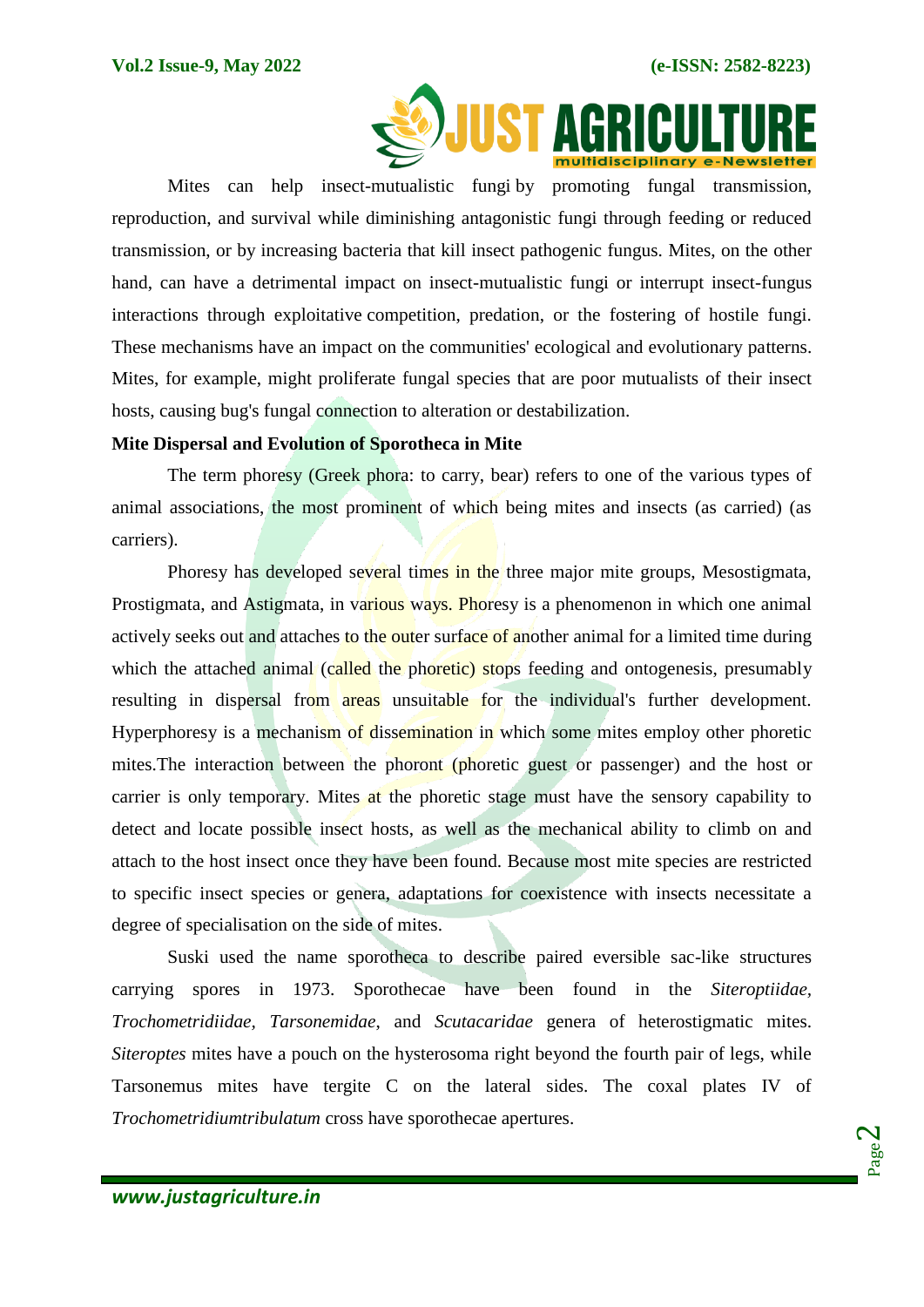

#### **Mite-fungus association with southern pine beetle**

*Dendroctonus frontalis*, the Southern pine beetle, is a serious pest of the coniferous forests. By facilitating access to the subcortical environment of the trees, this bug supports a vast array of related species. Ophiostomatoid fungi, which comprise the genera *Ceratocystis, Ceratocystiopsis, Cornuvesica, Gondwanamyces, Grosmannia*, and *Ophiostoma*, are usually linked with bark beetles. The southern pine beetle (*D. frontalis*) and the mountain pine beetle (*D. ponderosae*) are two bark beetles that have specialised structures termed "mycangia" or "mycetangia," which means "fungal vessel."Mycangia are specialised invaginations of the integument lined by secretory glands that are employed for fungal transfer. The beetle introduces these mycangial funguses into the tree phloem, where they eventually provide sustenance for the developing offspring. Mycangial funguses are *Ceratocystiopsisranaculosus* and *Entomocorticium sp*., which are transferred between trees in mycangia of adult female beetles. The nutritional substrate for developing *D. frontalis* larvae is provided by these fungi.*Ophiostoma minus*, a fungus, has also been associated to these beetle infestations. Rather than mycangium, it is carried on the exoskeleton of beetles. *D. frontalislarve is a powerful antagonist of <i>O. minus*. Blue stained areas show slowed egg production, poor larval growth, and limited larval survival. In addition to fungi, *D. frontalis* adults transport at least 57 different types of mites between trees. *Tarsonemus* mites are ecologically significant because they connect species interactions between *D. frontalis*, mycangial fungi, and *O. minus*. *Tarsonemusips* and *T. krantzi* are common pine beetle companions.Adult females of *Tarsonemus spp.* and *D. frontalis* have a phoresy relationship. Ascospores of *O. minus* or *Ceratocystiopsisranaculosus* can be found in the Sporotheca of *Tarsonemus spp*. The southern pine beetle's mycangial fungal mutualists are *C. ranaculosus* and *Entomocorticium sp.*Hsiau and Harrington. Despite the fact that *Entomocorticium sp.* is the most beneficial of the two mycangial fungus for *D. frontalis* and may be a crucial to the larvae's success, neither *Tarsonemus* mite species has been observed to transfer *Entomocorticium sp. Tarsonemus* mites indirectly influence the dynamics of interactions between their bark beetle hosts, the fungi with which they engage, and the tree host that houses them all by transporting particular fungi to serve as substrate for their own reproduction and development.

**Dutch elm disease and the role of mite**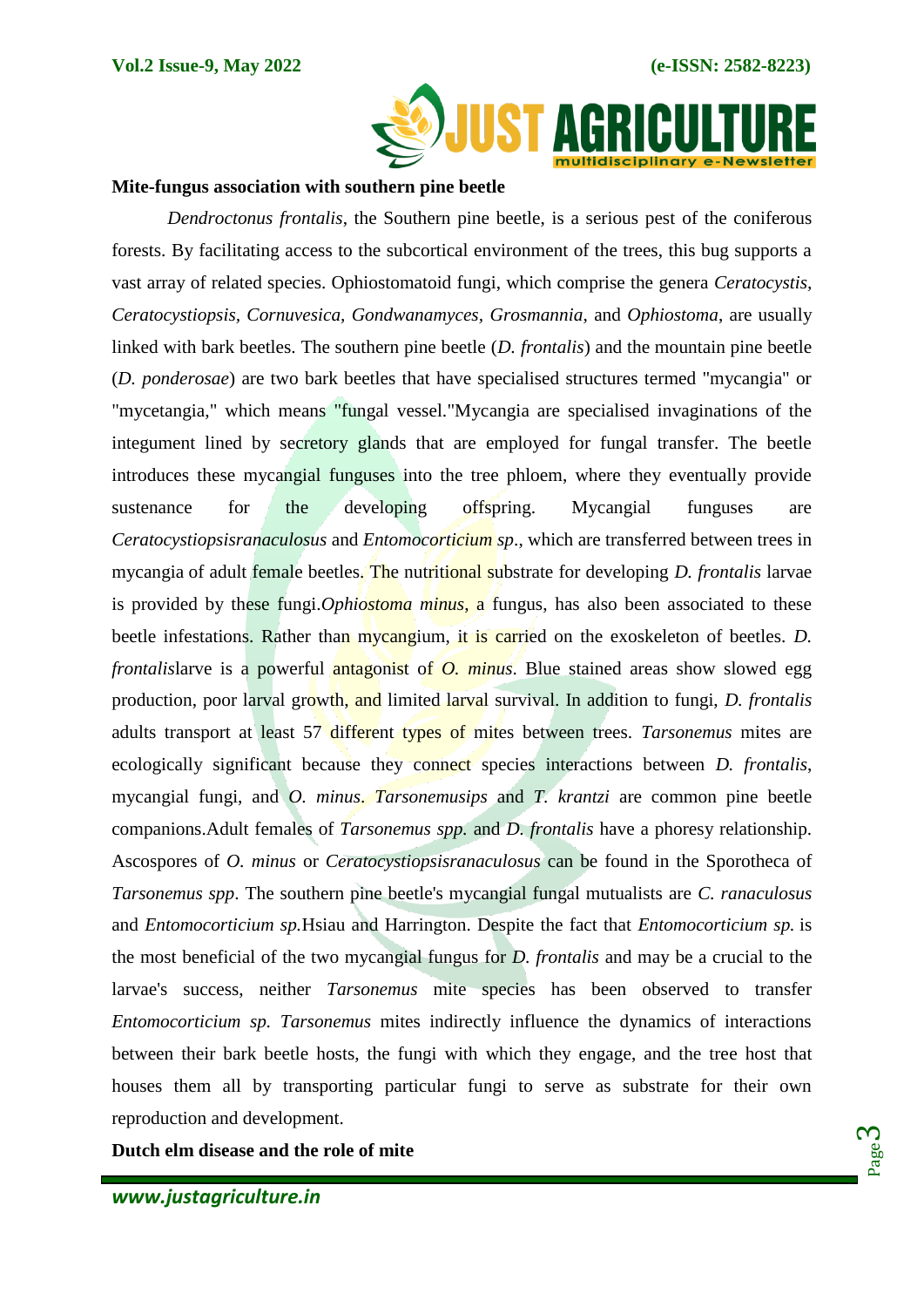

The fungus *Ophiostoma novo-ulmi*Brasier (Ascomycota, Ophiostomatales) is the causal agent of Dutch elm disease, a lethal vascular wilt disease of elm species (*Ulmus spp*.) in Europe, Asia, and North America. In Europe and Asia, the fungus is transmitted by native bark beetles belonging to the genus *Scolytus*, and in North America a native bark beetle *Hylurgopinusrufipes*(Eichhoff) and the introduced beetle, *Scolytusmultistriatus*(Marsham), serve as vectors of the pathogen.*Scolytus* carries three mite species, *Proctolaelapsscolyti*Evans, *Tarsonemuscrassus*(Schaarschmidt), and *Elattomafraxini*, feed on *O. novo-ulmior carry its spores, thus transmitting the fungus into elm trees. Webber & Gibbs* found evidence that *O. novo-ulmi*is detrimental to beetle larval development, similar to the effects of *O. minus* on *D. frontalis*. *O. novo-ulmi*may be essential for the nutrition of the mites *Proctolaelapsscolyti*and *Tarsonemuscrassus*, and it may thus be beneficial for these mites to transmit the fungus on which they rely. Given that these mites transport *O. novoulmi*, whereas the bark beetles associated with this system may suffer harm from the fungus, the importance of mites in the epidemiology of this destructive vascular wilt disease needs to be studied.

### **Mite fungus association with bees**

Phoretic mites have a significant impact on bee ecology, and they must be researched in order to effectively manage bee colonies. Varroa mite infection is a major carrier of *A. mellifera* viruses, resulting in death and colony collapse. Chalk brood disease caused by the fungus *Ascosphaeraapis* appears to be more common in bee colonies with Varroa mites. Varroa mites have also been identified with *Aspergillus spp*. spores (the cause of stonebrood disease). *Imparipes* mites found in bee and sphecid wasp nests had *Fusarium* and *Mortierella* fungal spores in their sporotheca, as well as *Aspergillus* on their integuments. When a nest is newly occupied, these fungal spores proliferate and supply critical food for the mites.The mites preserve their independence in their habitat by transferring their own fungus, allowing them to change hosts across a range of soil- and wood-dwelling bees and sphecids. Solitary bee eggs and larvae are eaten by the mites *Trochometridiumtribulatum* Cross and *Imparipesapicola* (Banks). The mites, on the other hand, feed on the fungal mycelia forming on the carcasses after the bee eggs or larvae die. Fungal growth may be reduced when these mites feed on fungal mycelium within bee cells, benefiting the remaining bees.There was a strong association between the presence of mites and the absence of fungi inside the brood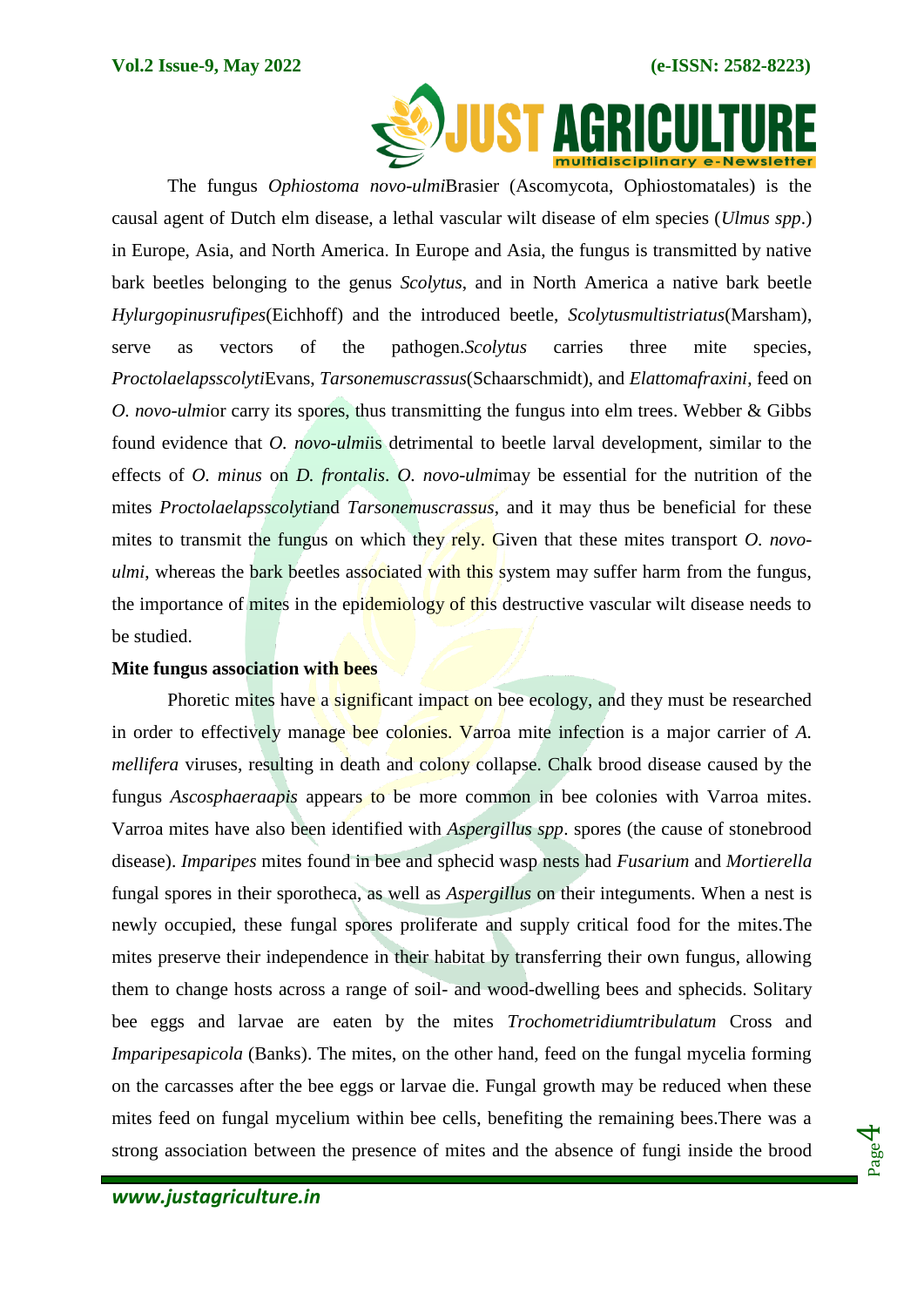

cells, as well as between the absence of mites and higher bee mortality, in tropical *Megalopta* bee nests. Bees have developed specialised acarinaria (mite chambers) on their bodies that house distinct mite species. Female *Xylocopa* bees are known to have a metasomalacarinarium with varied levels of specialisation.

## **Mites as transporters of fungal pathogen of insects**

Mites and insects are commonly infected by entomopathogenic fungi such as *Beauveria, Entomophthorales, Hirsutella*, and *Nosema* species. Mites linked with bark beetles were commonly recovered from *Hirsutella* fungi under the bark of spruce (Picea), pine (Pinus), fir (Abies), and oak (Quercus) trees. The first, *H. minnesotensis* no. 3612, was isolated from a tarsonemid mite juvenile (possibly 1st instar larva) found in Norway spruce bark infested by the bark-beetle *Polygraphuspoligraphus* (L.) in a spruce woodlot near Laufen (Germany, Southern Bavaria). Several bark beetle larvae were infected with the *H. nodulosa* fungus, which was spread by tarsonemid mites. *Beauveria bassiana*, a well-known entomopathogenic fungus, has been isolated from the onion (*Allium cepa*) mites *Tyrophagus, Rhizoglyphus*, and *Histiostoma* (Abdel-Sater&Eraky, 2002). *Beauveria bassiana* is transported by oribatid mites, who play a significant role.

#### **Future aspects**

Taking into account the role of mites in insect fungus association, more thrust should be given towards studying the tripartite relationship of insect, mite and fungus. There is a great need to identify the various mite and fungal communities of insect ecosystem. Several mite species are yet to be identified and described and in many cases their role as a facilitator and a transporter is ignored. After correctly identifying the species, the effect they have on fungal and insect community needs to be worked out thoroughly. Predictive models can be erected to study the population dynamics, how they function and interact with other members of the ecosystem. Bringing together molecular and ecological approach will provide deeper insight in this multitrophic interaction.

## **Conclusion**

Mites play a significant role in community dynamics, environmental processes, and biodiversity in insect-fungus relationships by driving diversification and stability. Many mites feed on insects and can spread infections to insects and plants. A change in mite behavior or novel mite relationships could explain the recent increase in tree mortality or